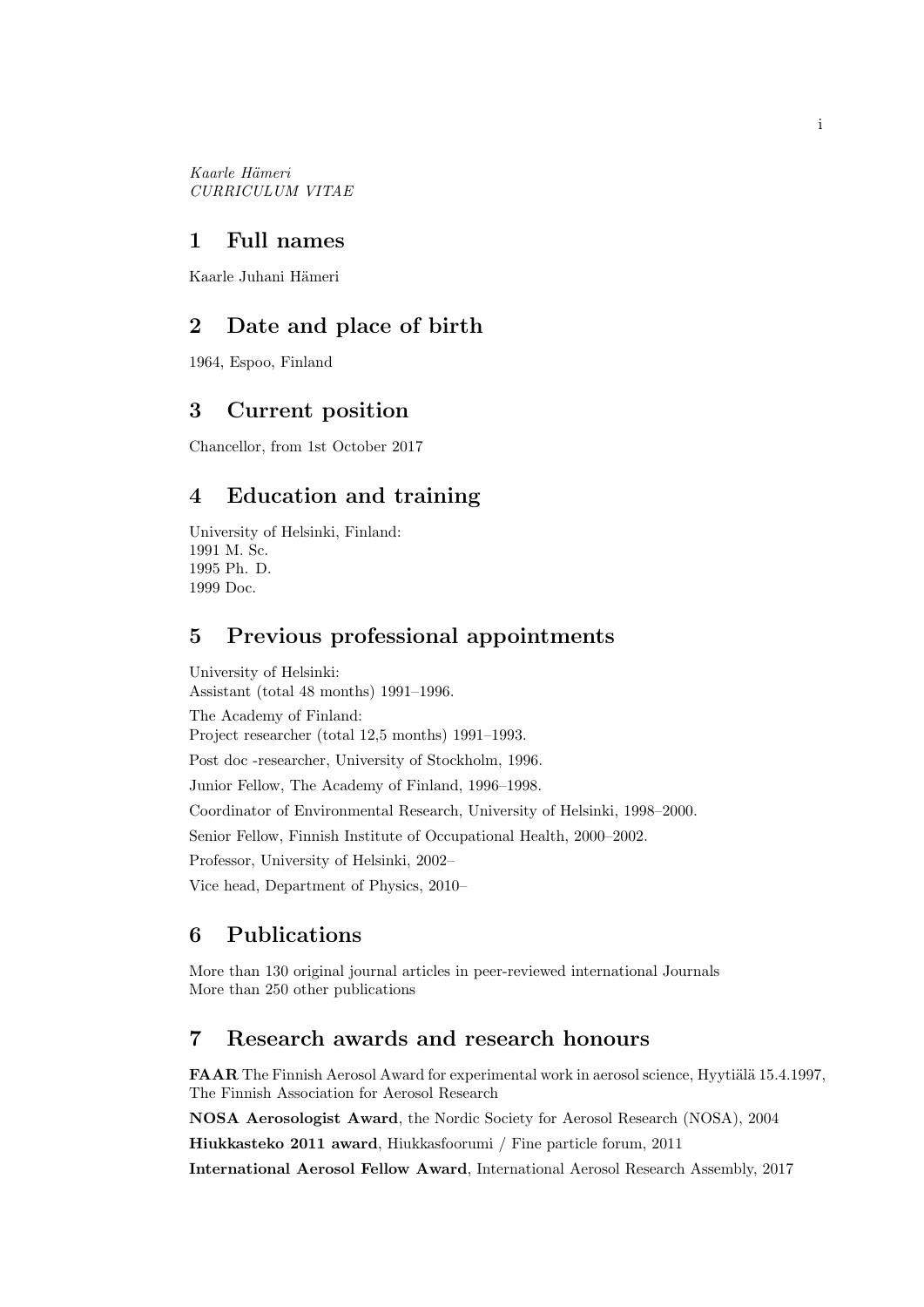## 8 Major stipendiary support

The Nessling Foundation Grant for scientific work 1988 The Wihuri Foundation Grant for scientific work 1992 The Wainstein Foundation Grant for scientific work 1994 The Academy of Sciences of the Czech Republic Exchange grant (total 3 weeks) 1994 The Academy of Sciences of the Czech Republic Exchange grant (total 1 week) 1995 The Austrian Academy of Science Exchange grant (total 2 weeks) 1995 The Academy of Finland Grant for scientific post doc -period abroad (total 12 months) 1995 Stockholm University Grant for a post doc -researcher (total 12 months) 1996 Magnus Ehrnrooth Foundation Grant for scientific work 2000 Suomen tietokirjailijat Grant for educational material 2001 Suomen tietokirjailijat Grant for educational material 2004 Suomen tietokirjailijat Grant for educational material 2007 Suomen tietokirjailijat Grant for educational material 2008 Suomen tietokirjailijat Grant for educational material 2009 Suomen tietokirjailijat Grant for educational material 2010

## 9 Editorial board membership

Report Series in Aerosol Science, 1989-1996, 1999–. Atmospheric Chemistry and Physics, guest editor (QUEST special issue), 2004 Boreal Environment Research, guest editor, 2005 Atmospheric Chemistry and Physics, associate editor, 2007–2011 Atmospheric Research, associate editor, 2007–2011 Tellus B, editor, 2011–

## 10 Membership in scientific societies

European Aerosol Assembly -President 2000–2002 The Finnish Association for Aerosol Research, 1988–

-General secretary 1989–1992

-Treasurer 1993–1994

-Board member 1993–1996, 2001–

-Vice president 1995, 2005–

-President 1997–2001 and 2007–2010

The Nordic Society for Aerosol Research, 1988– -Board member 1997–2003

The Gesellschaft für Aerosolforschung, 1988–

The Finnish Society for Environmental Sciences, 1991–

The American Association for Aerosol Research, 1995– -Board member 2005–2007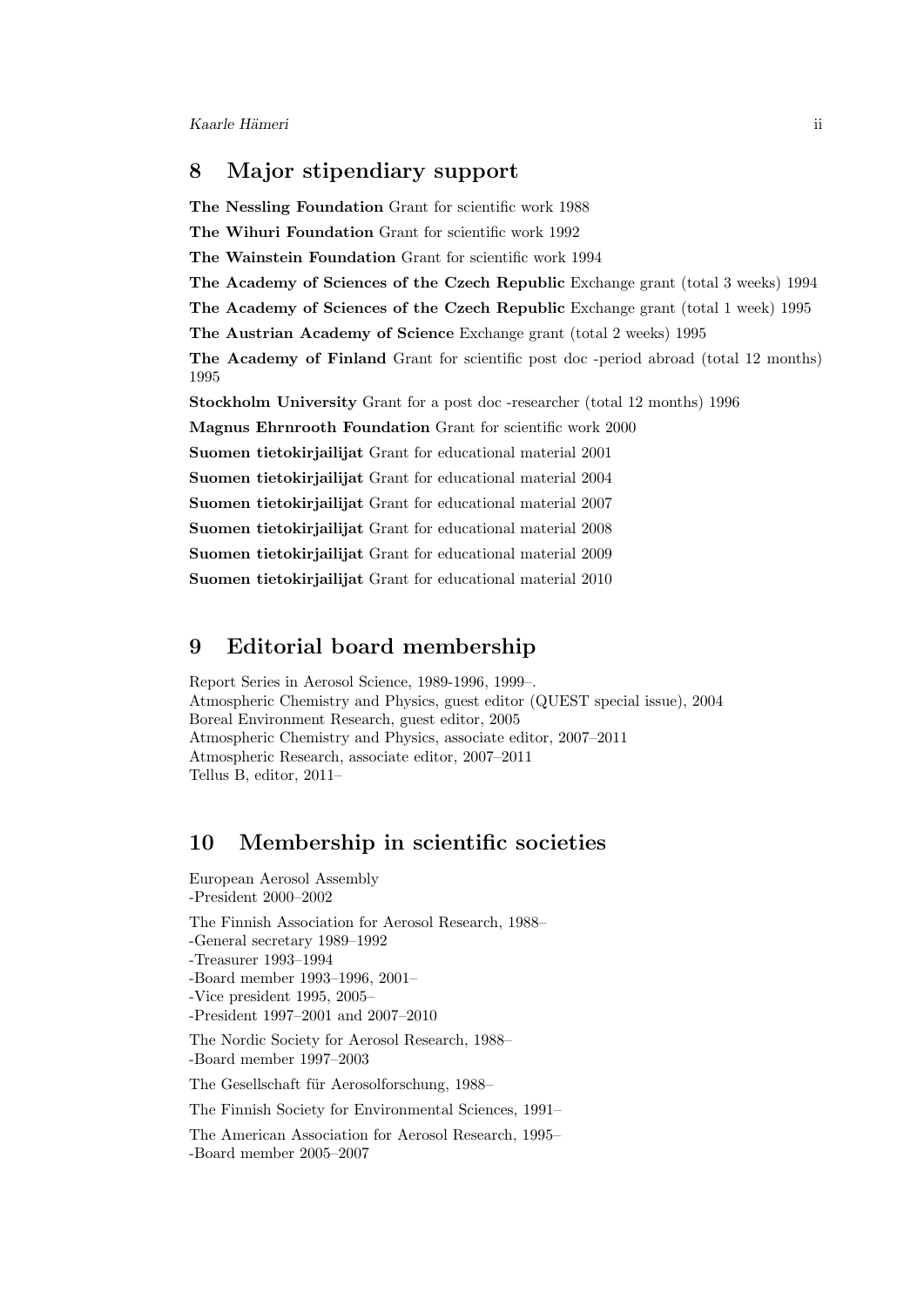#### Kaarle H¨ameri iii

The Finnish Physical Society, 1997–

International Aerosol Research Assembly, 2002– -General secretary, 2003–2006 -Vice president 2006–2010 -President 2010–2014

### 11 Other academic and professional activities

### 11.1 Membership in funding agencies

Member in The Swedish Research Council Formas, 2006–2008

### 11.2 Reviewer for proposals

Estonian Science Foundation, 2006 Czech Science Foundation National Environment Research Council, UK European Research Council Executive Agency, 2012 German Council of Science and Humanities, Research Infrastructures, ACTRIS-D. Evaluator/panel member, 2016 National Science Centre (Narodowe Centrum Nauki - NCN), Poland, 2016

### 11.3 Reviewer for professorship

Stockholm University, Faculty of Science, 2010 UCLA Department of Environmental Health Science, 2011 Lund University, Faculty of Engineering, 2016 Shanghai Jiao Tong University, 2017

### 11.4 Opponent in Doctoral Dissertations

20 April 2002, Kimmo Koistinen, University of Kuopio 8 April 2005, Joakim Pagels, Lund University 17 June 2005, Otto Hänninen, University of Kuopio 27 November 2009, Petri Tiitta, University of Kuopio 23 November 2012, Juha Heikkilä, Tampere university of technology 17 October 2012, Nayla Sabbagh, University of Vienna 7 August 2013, Jakub Bialek, National University of Ireland, Galway

### 11.5 Opponent in Licentiate Dissertations

Degree of Filosofie Licentiat, Marian de Reus, Stockholm University, 1998, examiner

### 11.6 Guided Thesis

Doctoral thesis, total 8 M. Sc. Thesis, total 12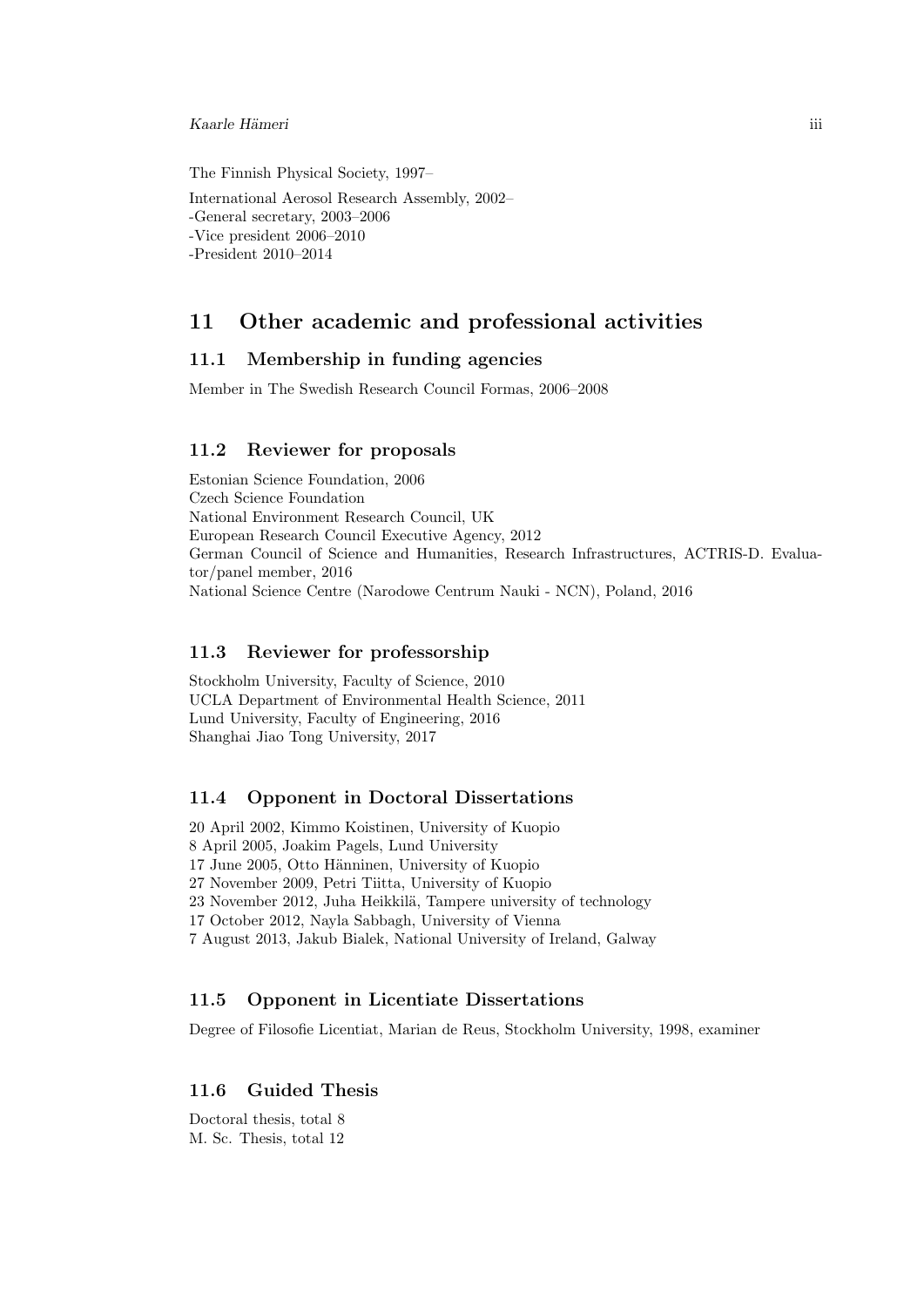### 11.7 Representative in International Associations

Finnish representative in European Aerosol Assembly, 1997–2010 Finnish representative in International Aerosol Research Assembly, 1997–2010 Member in Junge Award Committee (European Aerosol Assembly), 1999–2005 Chairman of the TSI-Fissan-Pui award committee, 2006–2010

### 11.8 Other membership

FINE Pienhiukkasohjelma, Tekes, Johtoryhmä, 2003–2006

Member in Palmenia, natural, bio and environmental science advisory board (Palmenian luonnon-, bio-, ja ympäristötieteiden täydennyskoulutusta edistävä neuvottelukunta), 2004– 2007

HY Henkilöstöpoliittinen ryhmä, 2007–

Uudenmaan Nano-oske, johtoryhmä, 2007–

Hiukkasfoorumi, johtoryhmä, 2007–

Professoriliitto (Union of the University Professors), Hallituksen jäsen (Board member), 2007– 2010, varapuheenjohtaja (Vice chair) 2011–2014, puheenjohtaja (Chair) 2015–2017 Professoriliitto, HY:n osaston pj, 2006–2011

CLEEN Ltd, T& K neuvoston jäsen, 2009–, T& K neuvoston varapuheenjohtaja, 2012–2013, T& K neuvoston puheenjohtaja, 2014–2015

### 11.9 Other positions of trust

Master of Ceremonies / Juhlamenojen ohjaaja, Ceremonial Conferment of Degrees / Promootio, University of Helsinki, 2014

Chairman of the board, The Finnish Aerosol Research Foundation, 2012–

#### 11.10 Patents

Patent No: FI 116774 (Suomi-Finland), 28 February 2006

### 11.11 Principle investigator of the following scientific projects

Urban environment (Kaupunkiympäristö), 1995 and 1996, funded by the Faculty of science, University of Helsinki

Urban air (Kaupunki-ilma), 1996 and 1997, funded by the Nessling Foundation.

Atmospheric aerosols and environment, 1996–1998, funded by the Academy of Finland

Emissions from thermal insulations, 2001–2004, funded by the Academy of Finland

LIPIKA, 2002-2005, Funded by Technological Development centre of Finland (TEKES)

Condensation particle counter, 2003–2004, funded by Technological Development centre of Finland (TEKES)

HIPHI , 2003–2005, funded by Technological Development centre of Finland (TEKES) Fine particle Exposure in public traffic, 2005–2006, Funded by The Finnish Work Environment Fund

HALVI, 2003–2005, funded by Technological Development centre of Finland (TEKES) VALIDI, 2003–2005, funded by Technological Development centre of Finland (TEKES) LIVA, 2005-2007, funded by the Finnish Work Environment Fund